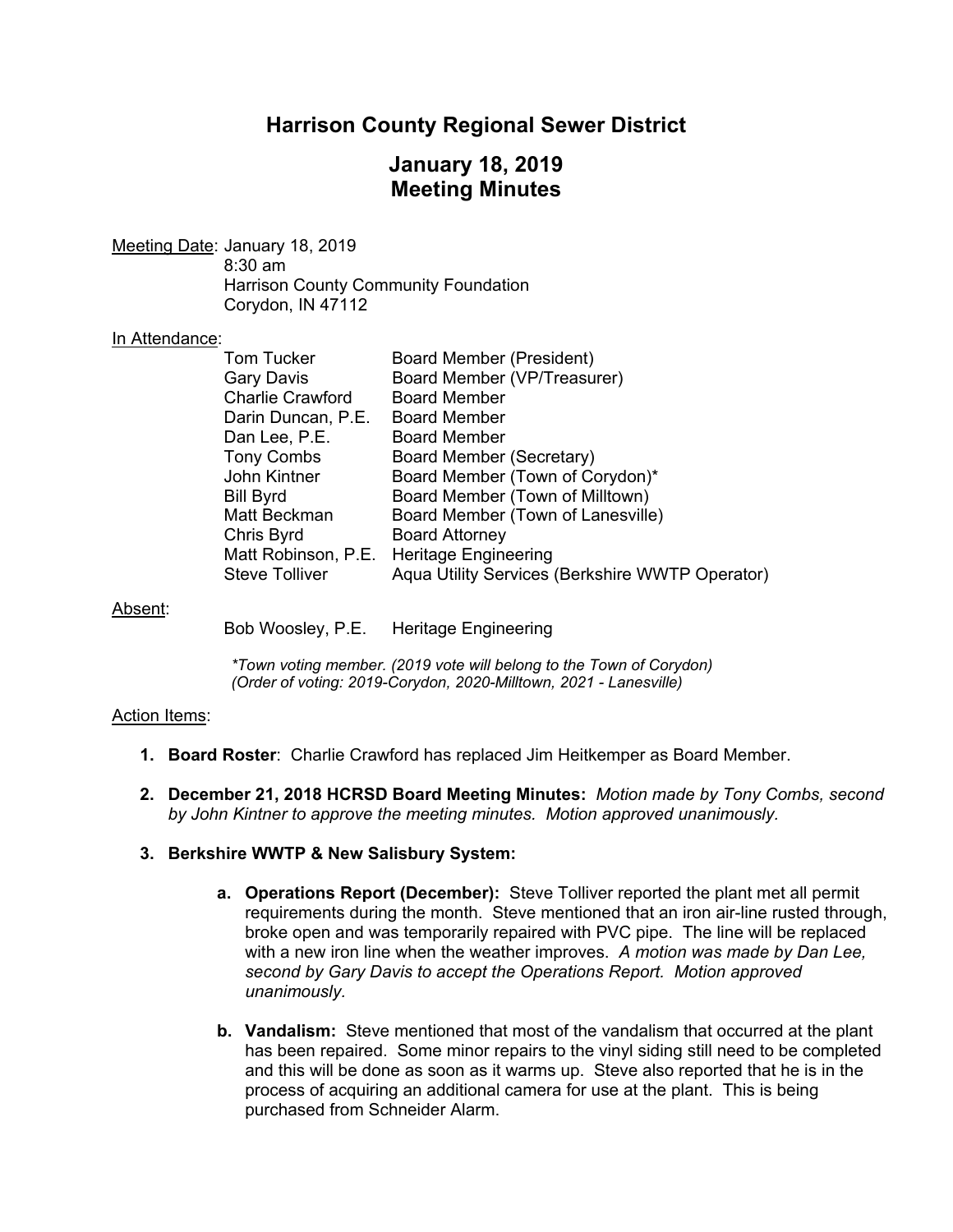HCRSD Mtg Minutes January 18, 2019 Page 2 of 3

- **c. Infiltration Issues:** Steve mentioned that they did have a flow spike at the plant caused by inflow from the Mobile Home Park (MHP) but the plant handled it well. Steve said that he and Bob Woosley met with the Owners of the MHP to discuss the inflow in the private collection system that serves the Park. The Owners don't have a problem with turning over the system to the District if that is the best course of action. A meeting has been set for Friday, January  $25<sup>th</sup>$  at 10:00 a.m. with Jill Saegesser of River Hills Economic Development District (at her office in Jeffersonville) to discuss grant options for the possible installation of a new collection system at the MHP. All Board members are invited to attend the meeting with River Hills. Darin Duncan asked if we take over the MHP's collection system do the residents who live there become our customers or do we still only have one customer (i.e. the MHP Owner) like we do now? It was also mentioned that if we only have one customer will the grant agency look at the project as spending a lot of money to serve only one customer and not fund it? Matt Robinson mentioned that this will be discussed at the meeting with River Hills.
- **d. Schmidt Cabinet Company:** Tom Tucker mentioned that another company is in the process of taking over the Schmidt Cabinet building. He was not sure if the new Owners are acquiring the golf course as well as the building. It was mentioned that we will need to find out what the new Owners will be doing at the building to make sure they will not be putting anything into the sewer system that is toxic to the WWTP. Steve Tolliver mentioned that they will not be accepting any wastewater that twill be pumped out of the existing building storage tanks. The wastewater in these tanks contains volatile solids which may harm the WWTP. Steve gave the building owners some alternate sites where they may be able to take the wastewater for proper disposal. Steve also mentioned that he has not yet received any samples or sample results from the Schmidt Cabinet Lagoons.
- **e. Dairy Dip:** It was mentioned that the Dairy Dip has new Owners. Steve Tolliver said that they have received the Owner's new billing information and they are now in the system.
- **f. Post Office:** It was mentioned that the Post Master has requested a W-9 form for their records. Tom Tucker said that the form has been sent to the Post Master.
- **4. Utility Locates:** Steve Tolliver mentioned that they had received multiple requests for utility locates from those doing digging in the District's service area. A number of these have been for Harrison REMC. All locate requests have been completed.
- **5. Lanesville Interchange (Research Boulevard Sanitary Sewer Extension to serve JC Moag):** Matt Robinson mentioned that revised plans have been submitted and approved by Bob. Matt referenced the reduced size plan sheet that was included with the meeting agenda and that the only change to the plans requested by Bob was the addition of a cleanout detail. It was mentioned that E&B Paving, Inc. was the low bidder on the project, but it has not been awarded yet. Matt Beckman asked what the expected flow would be from the new facility. It was mentioned that they will have about 20 employees so there probably won't be much flow from the new facility in terms of domestic flow. Darin Duncan asked if the sewer line was in the roadway or along side the road in the right-of-way. It was mentioned that according to the plans most of the sewer line, except for the lateral crossings, will be in the right-of way and outside of the pavement. Only the sewer line at the Lanesville Road end of the new roadway will be in the pavement.